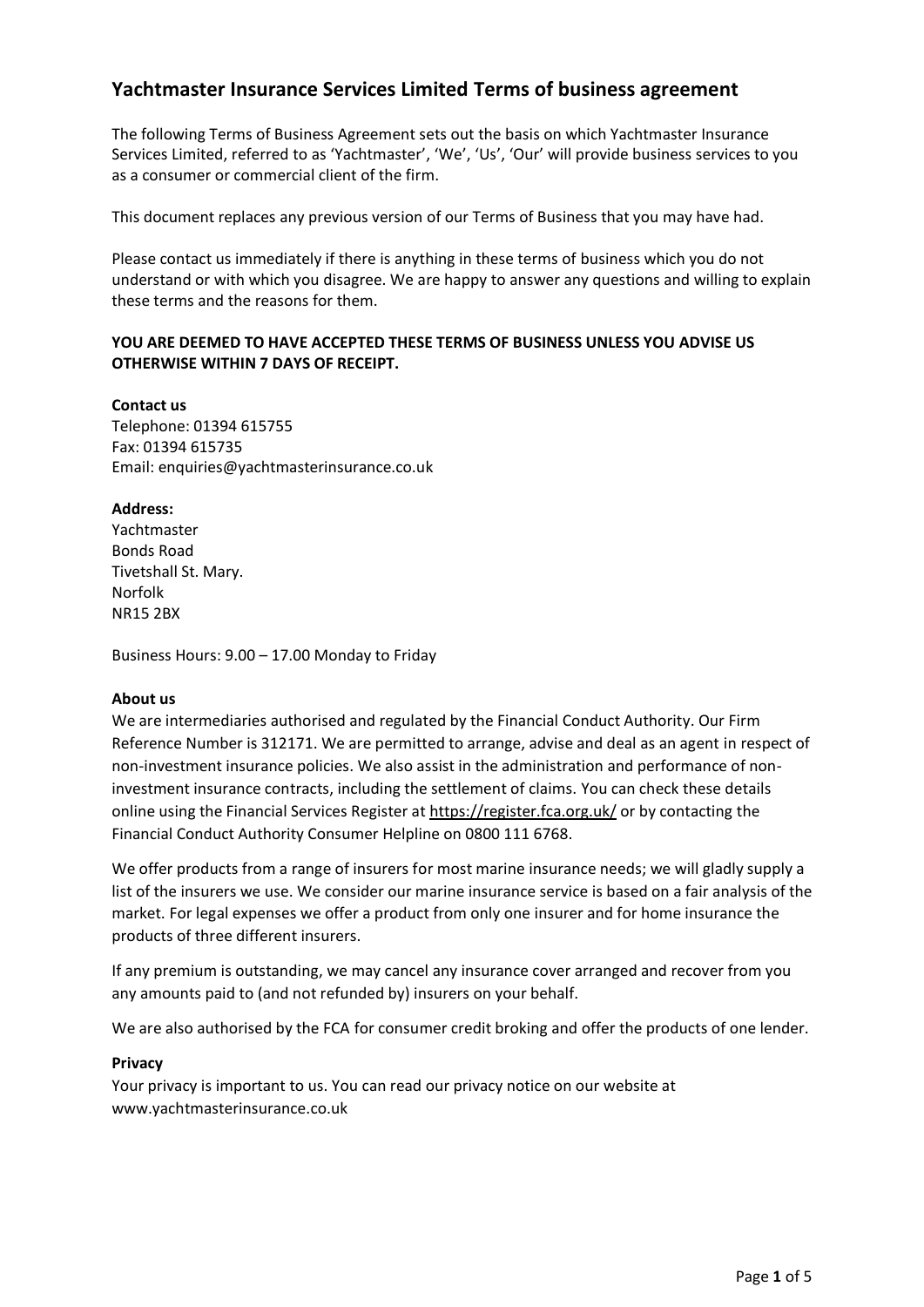#### **Your duty of disclosure**

**Consumers:** You must take reasonable care not to make a misrepresentation to the insurer. This means that all the answers you give and statements you make as part of your insurance application, including at renewal and when an amendment to your policy is required, should be honest and accurate. If you deliberately or carelessly misinform the insurers, this could mean that part of or all of a claim may not be paid.

#### **Non-consumer customers**

Where we arrange insurance wholly or mainly for purposes related to your trade, business or profession, you have a duty under The Insurance Act 2015 to make a fair presentation of the risk. This means that you must disclose every material circumstance which you and/or your senior management and/or anyone responsible for arranging your insurance know or ought to know. Alternatively, you must disclose sufficient information which would put the insurer on notice that it needs to make further enquiries for the purpose of revealing those material circumstances. You are expected to carry out a reasonable search in order to make a fair presentation of the risk and will be deemed to know what should reasonably have been revealed by the search.

Your duty of fair presentation applies at the start of the policy, at renewal and when any variation of the policy is arranged. If you fail to make a fair presentation, the insurer may refuse to pay your claim or reduce the settlement amount, depending on the circumstances.

#### **How to cancel**

Please contact us immediately if you wish to cancel any insurance policy we have arranged for you. You may have a right to cancel a policy without penalty within the first 14 days (or, in some cases, longer). Please refer to your policy summary or your policy document for further details. If you cancel within this initial cancellation period (where this applies) you will receive a pro rata refund of premium from the insurer. However, insurers are entitled to make an administrative charge. In addition, we may charge an amount which reflects the administrative costs of arranging and cancelling the policy. Details of the amount we charge are given in our tariff of administration charges.

If you choose to cancel other than within an initial cancellation period you may not receive a prorata refund of premium. In addition, we may charge an amount that reflects the administrative costs of arranging and cancelling the policy (see our tariff of administration charges).

#### **Protecting your information**

All personal information about you will be treated as private and confidential (even when you are no longer a customer) except where the disclosure is made at your request or with your consent or where we are required by law to disclose it. We will use your information in relation to setting up and administering your insurance and any related credit arrangements.

Some or all of the information you supply to us in connection with your insurance proposal or application for credit may be passed to insurance and other companies for underwriting, claims and premium collection purposes. Your data may be transferred outside the UK. We will not ask for more information than is necessary.

Your data will be held in accordance with the Data Protection Act 2018, under which you have a right of access to see personal information about you that is held in our records, whether electronically or manually. Our Privacy Notice is on our website and can be located at https://www.yachtmasterinsurance.co.uk/index.php/about-us/privacy-notice

If you have any queries, please contact us.

We and/or the insurers and/or credit providers may use publicly available data from a variety of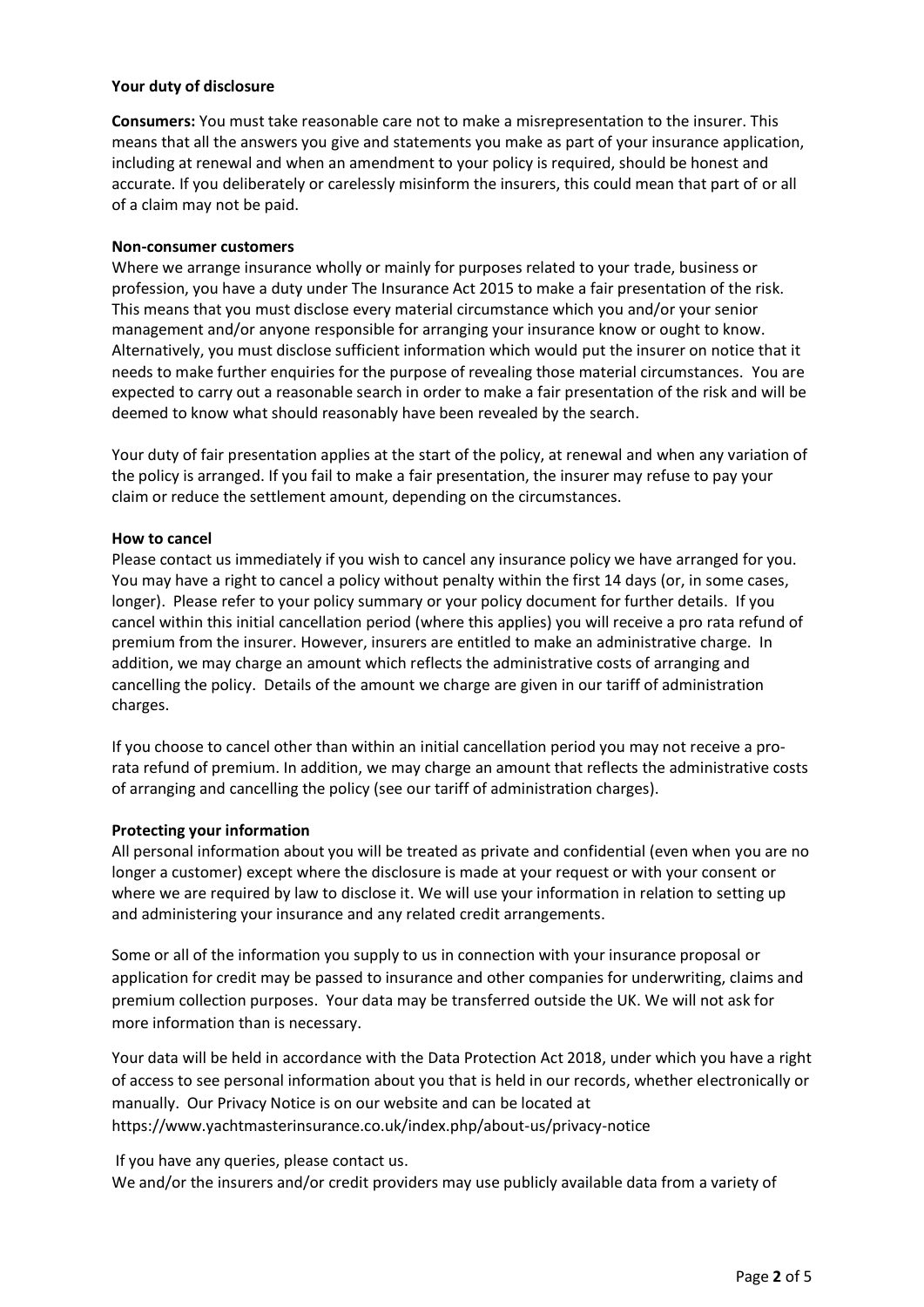sources, including credit reference agencies and other external organisations to verify your identity or creditworthiness, to avoid fraud, and to obtain beneficial quotes and payment options on your behalf. Each of the searches may appear on your credit report whether or not your application proceeds.

#### **By accepting these terms and conditions you agree to these uses of your information.**

#### **How to claim**

Please refer to your policy summary or your policy document if you need to notify a claim. You should contact us or the insurer direct as soon as you become aware of any incident which could give rise to a claim. If in doubt about whom you should contact, or if you require our assistance in relation to a claim or potential claim please contact us.

#### **Fees and charges**

In addition to the premiums and fees charged by insurers we normally make the following charges to cover the administration of your insurance: New policies and renewal – up to £100; midterm adjustments – up to £50; re-issue of documentation - £15; time on risk/cancellation – in addition to the insurers cancellation fee (if any) we will make a charge of up to £50 for the cancellation of policies. No refund will be made if a claim has been paid or is outstanding at the time you cancel the policy. Where a fee or charge is payable, you will be advised before you commit to the service. There is no additional fee for payments made by credit card, debit card, bank transfer, cheque or cash. We may offer the facility to use the services of an external premium credit provider to pay premiums by instalments. Where this is offered there is an interest charge payable, usually between 10% and 15% of the total premium. The interest amount will be advised prior to committing to the service. Please ask for details.

#### **Our earnings**

In return for placing business with insurers and underwriters we receive a commission from them which is a percentage of the annual premium you are charged with. If the type of policy we sell reaches specific profit targets the insurer may also pay us an additional bonus. You are entitled at any time to request information regarding any commission which we may have received as a result of placing your insurance business or arranging premium finance.

Please be assured that at no time will the way in which we are remunerated conflict with our responsibilities to meet your needs and treat you fairly.

#### **Block transfers**

In respect of some classes of insurance we may operate block insurance arrangements in order to provide competitive terms. This is where we place all insurances of a certain type with one insurer who can provide particularly competitive terms for all our customers. On occasions it will be necessary for us to transfer such blocks from one insurer to another where this is beneficial for our clients. This Terms of Business Agreement constitutes both your acceptance that we may do this and your prior request for us so to do.

#### **Protecting your money**

Prior to your premium being forwarded to the insurer, or forwarded to you in the event of a premium refund, we hold your money as an agent of the insurer with which we arrange your insurance. Where we hold premiums as the agent of the insurer it is regarded as received by the insurer. We reserve the right to retain interest earned on this account.

We may transfer your premiums to the insurer through another party, such as a broker or underwriting agent for the purposes of effecting a transaction.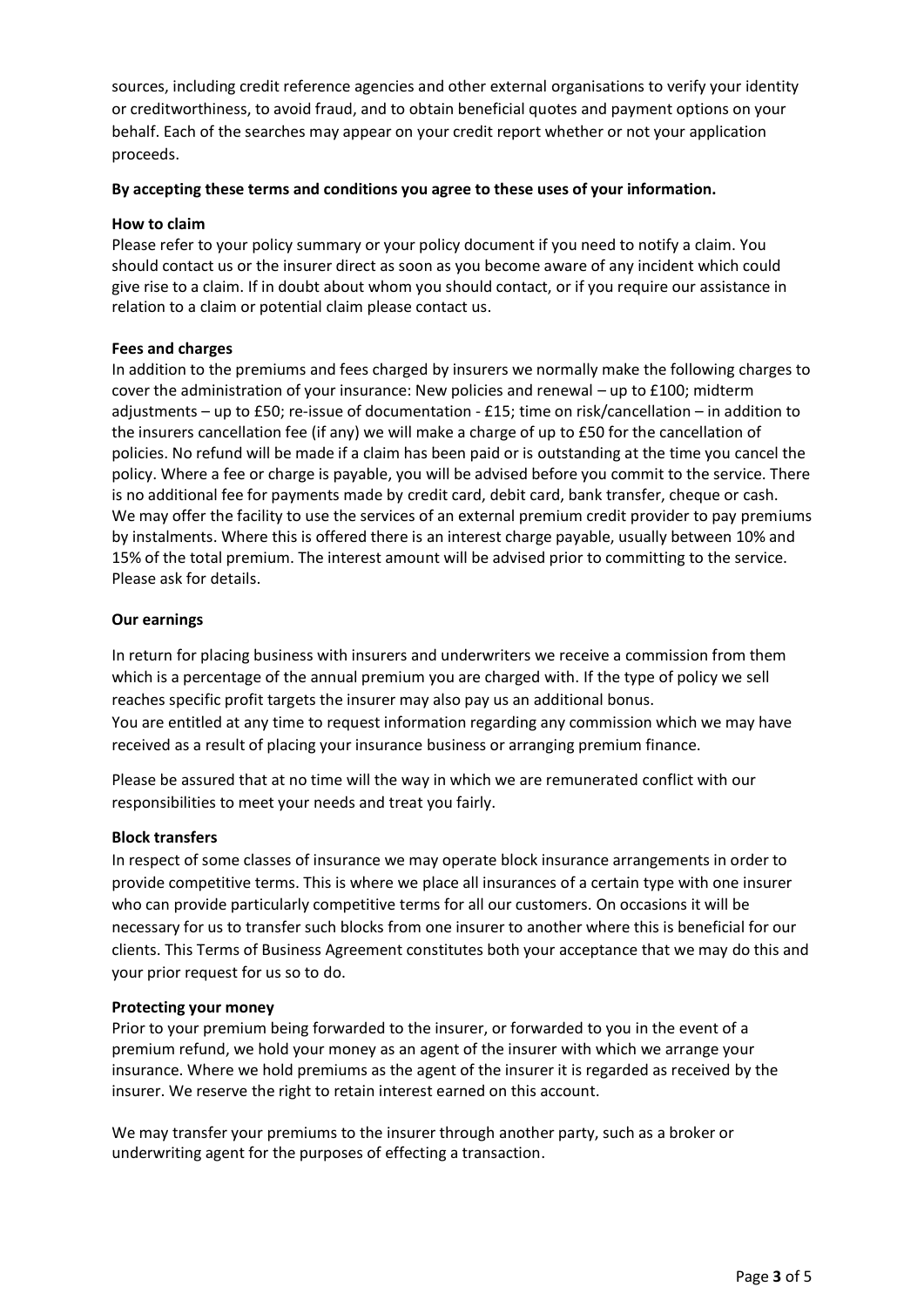# **By accepting this Terms of Business Agreement, you are giving your consent for us to treat your money in this way. Please notify us immediately if you have any objection or query.**

# **Complaints**

It is our intention to provide a high level of service at all times. However if you have reason to make a complaint about our service you should contact us immediately using the contact details on the first page of this document. You may be entitled to refer the matter subsequently to the Financial Ombudsman Service. You can contact the Financial Ombudsman Service by telephone on 0800 0 234 567 and further information is available at [http://www.financial-ombudsman.org.uk/.](http://www.financial-ombudsman.org.uk/) If you do decide to refer any matter to the Financial Ombudsman Service your legal rights will not be affected. We will provide a summary of our complaints handling procedures should you make a complaint which we cannot resolve informally and at any other time, upon your request.

# **Compensation arrangements**

We are covered by the Financial Services Compensation Scheme. You may be entitled to compensation from the scheme if we cannot meet our obligations. This depends on the type of business and the circumstances of the claim. Insurance advising and arranging is covered for 90% of the claim, without any upper limit. For compulsory classes of insurance, insurance advising and arranging is covered for 100% of the claim, also without any upper limit. The compensation scheme does not apply to consumer credit. Further information about compensation scheme arrangements is available from the FSCS on 0800 678 1100 or 020 7741 4100 or by visitin[g http://www.fscs.org.uk/](http://www.fscs.org.uk/)

# **Money laundering/Proceeds of crime**

We are obliged to report to the National Crime Agency any suspicion of money laundering or terrorist financing activity and we are prohibited from disclosing any such report.

#### **Adequacy of insurance values**

It is the responsibility of the insured to ensure that all sums insured and policy limits are adequate. Whilst we seek to assist in establishing and maintaining insured values and indemnity limits we cannot accept responsibility for their accuracy. It is strongly recommended that the appropriate Professional (e.g. Surveyor/Accountant) be consulted to ensure that the sums insured and limits under the policy are suitable.

#### **Conflicts of interest**

As insurance brokers, where we issue an insurance policy on an insurer with whom we have binding authority, we act as the agent of the insurer. Where we issue a policy on an insurer where we do not have binding authority, we act as your agent in advising you, arranging your insurance and assisting you in the event of a claim. In certain circumstances we may act for and owe duties of care to insurers and/or other parties. Where we become aware of any actual or potential conflict of interest, we will inform you of the situation, the options available to you and obtain your consent before we proceed.

#### **Insurer security**

The insurers we use are regulated and are required to have adequate capital resources. However, we cannot guarantee the solvency of any insurer we place business with. An insolvent insurer may be unable to pay claims or may be unable to pay them in full and you may have to pay a further premium to pay for alternative insurance cover.